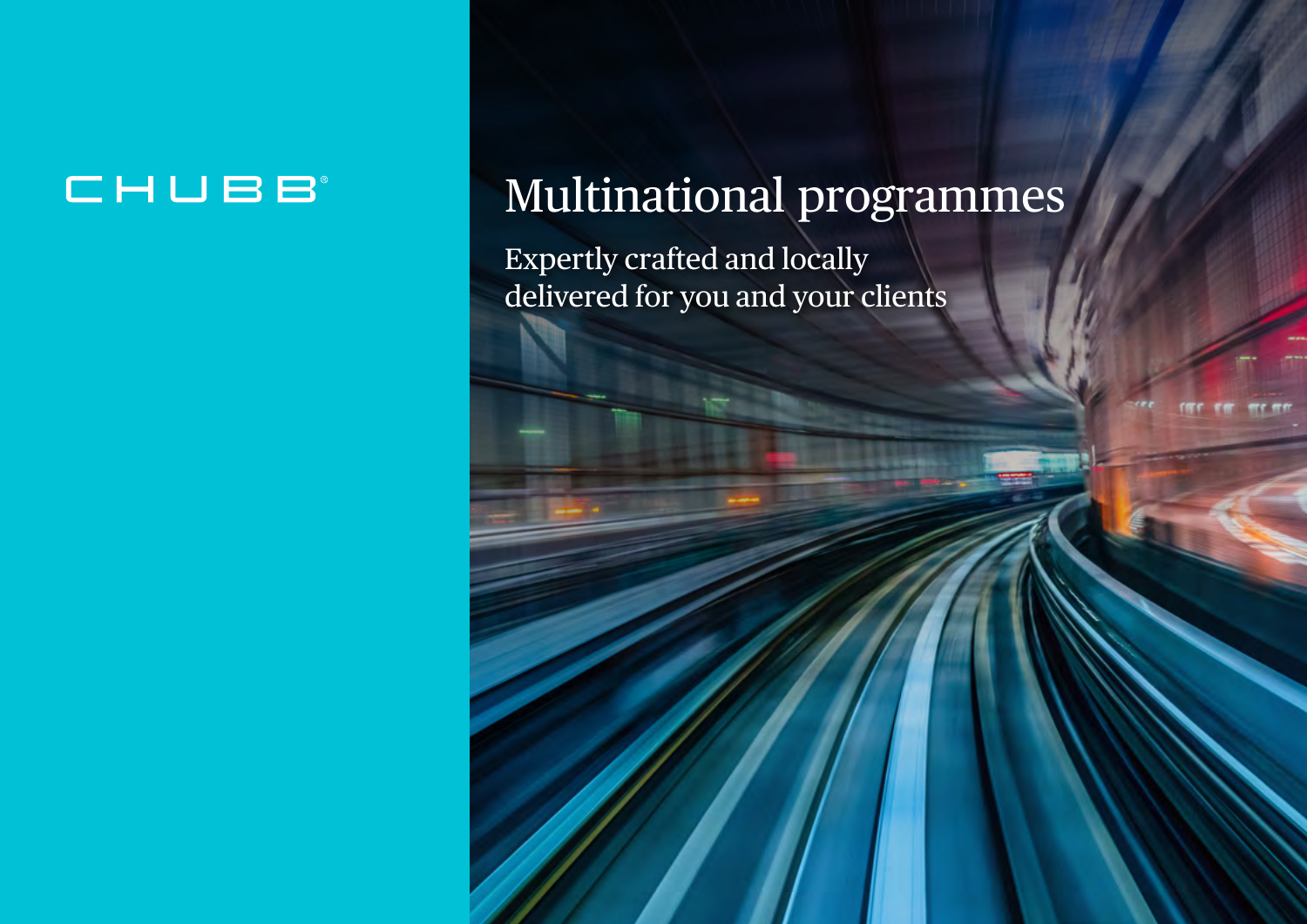### If you are looking for the optimal global compliant programme, Chubb has the solution

Your **trusted multinational** partner with the ability to craft underwriting and claims solutions that fit companies operating around the world and in challenging territories.





#### Investment

Chubb's continued investment in people and market-leading technology, together with our global footprint allow us to create fully integrated and transparent solutions to help manage the uncertainties of operating in the multinational space.



#### Expertise

We provide expertise in client management, underwriting, risk engineering, claims, and compliance. This, combined with the breadth of our product range, means we can equip you with the right tools and knowledge to tackle multinational risk wherever you do business.



Partnership

We partner with you and your clients to give the support and confidence you need, allowing you to be focused on your business.

#### CHUBB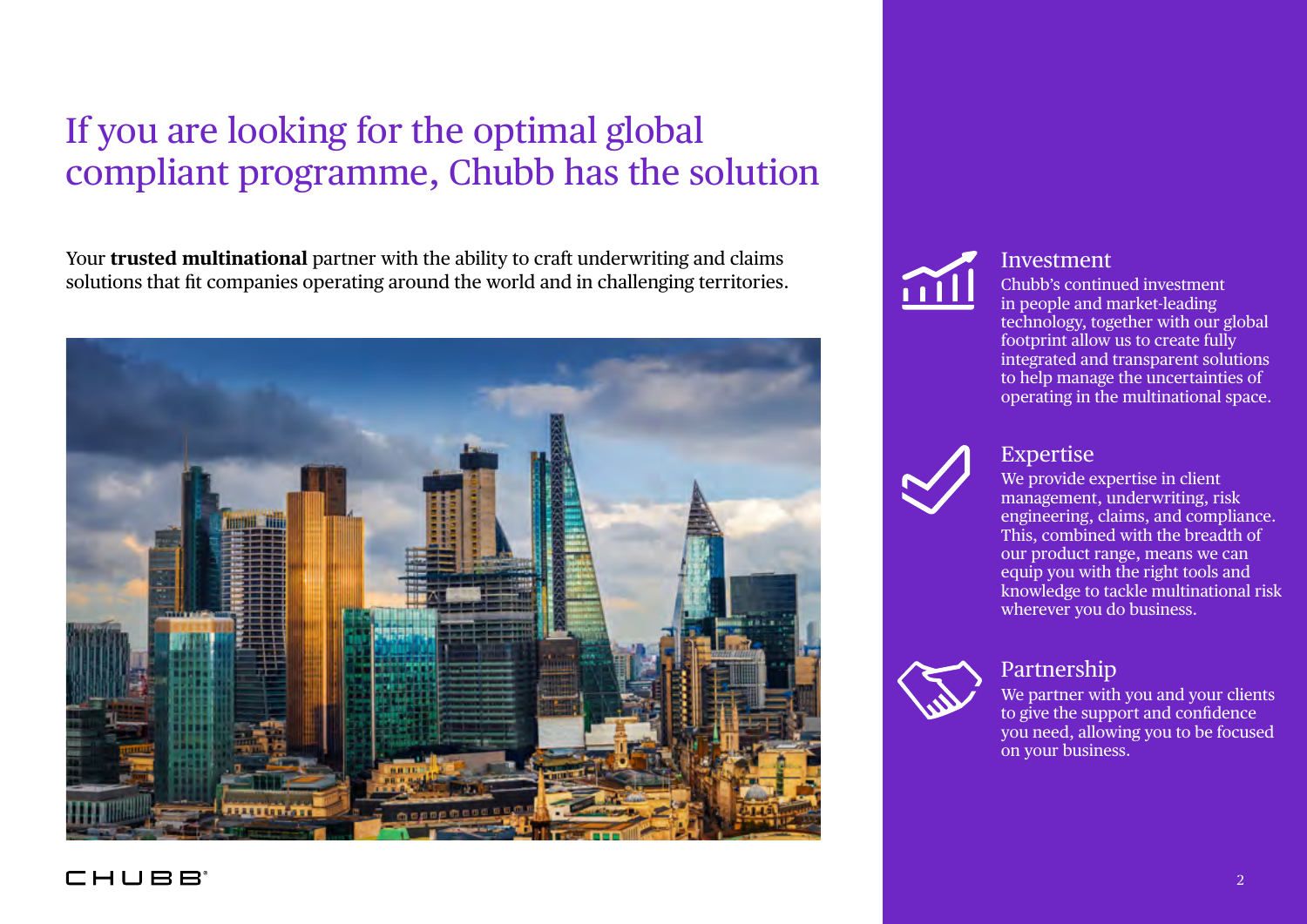## Global Servicing



**Financial strength**: AA Standard & Poor's and A++ A.M. Best

Global network spanning over **200 countries**

**54 owned offices** that serve 100% of your local policy needs

**18 different core and speciality products**

Over **33,000** employees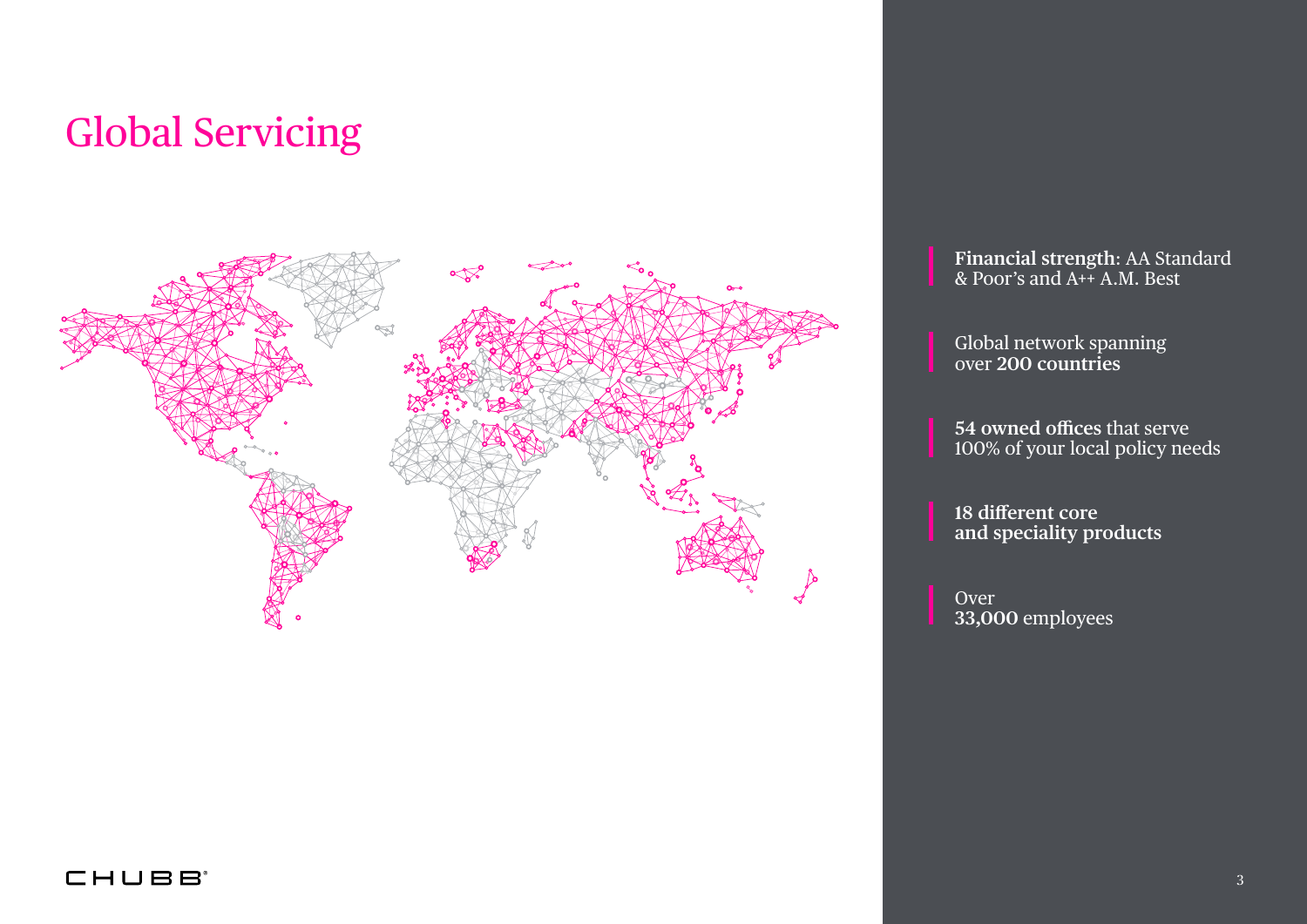## Getting it right from day one



#### Working with you and your clients

Working with you and your clients to build a thorough understanding of your international requirements at local level, so we can tailor multinational cover that meets your exact requirements.



#### Evaluation of country and location risk

Evaluation of country and location risk and where claims are paid.

- Map out a compliance matrix
- Admitted, Non Admitted, DIC/DIL
- Established network with available local wordings
- Catastrophe Pools



#### Set up a tailored programme

Set up a tailored and fully compliant programme, issuing local policy documentation, risk transfer premium collection and payment supported by agreed service standards around the world.



#### Track policy issuance and updates

Technology enabled programme and performance tracking.

- View and download local policies, invoices and certificates
- Accurate and informative claims information on a global basis
- Provides contact information



#### Fast mobilisation

When a claim happens, fast mobilisation to ensure the right action and agree upon next steps.

#### CHUBB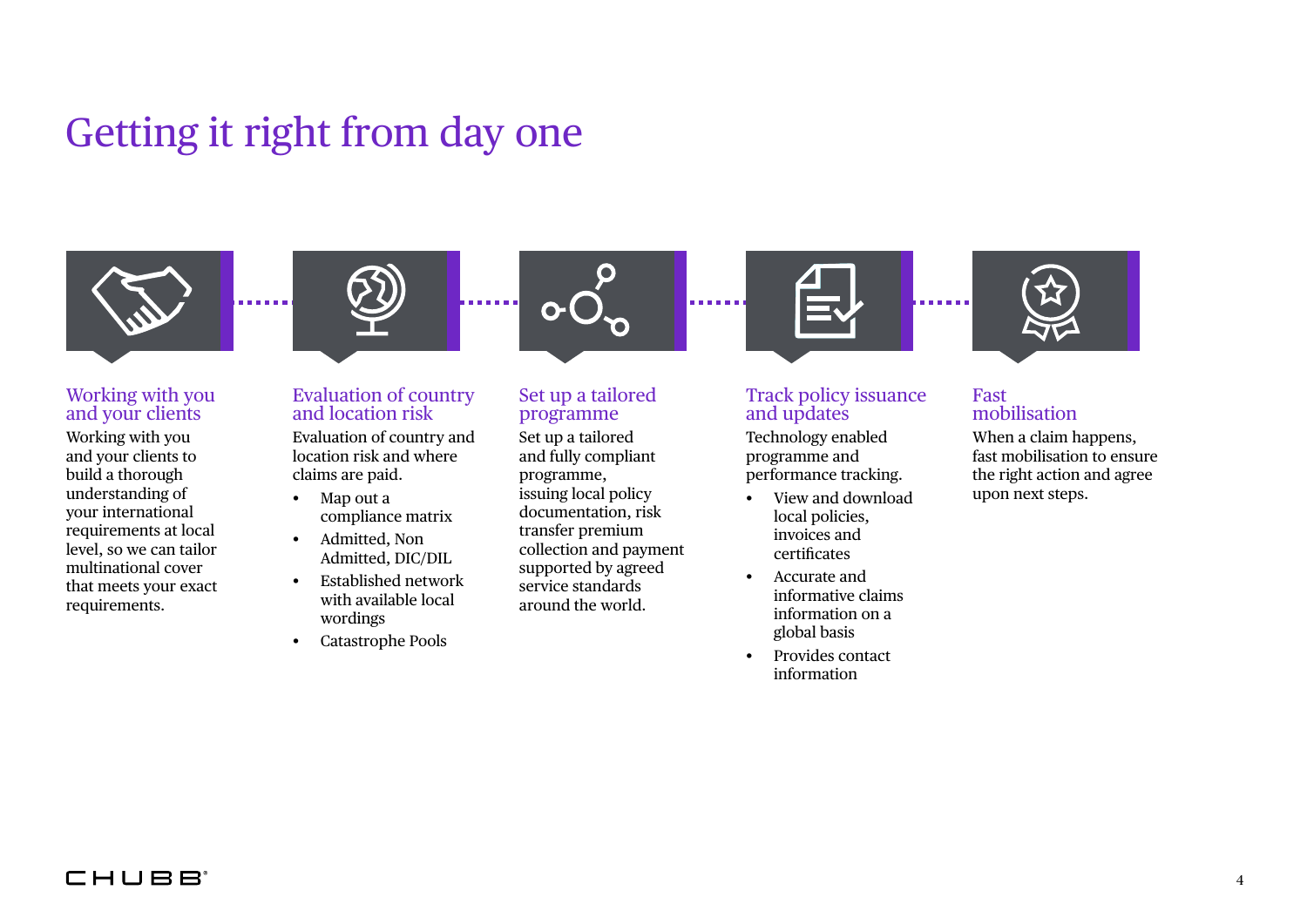## Innovative technology offerings



#### **CHUBB**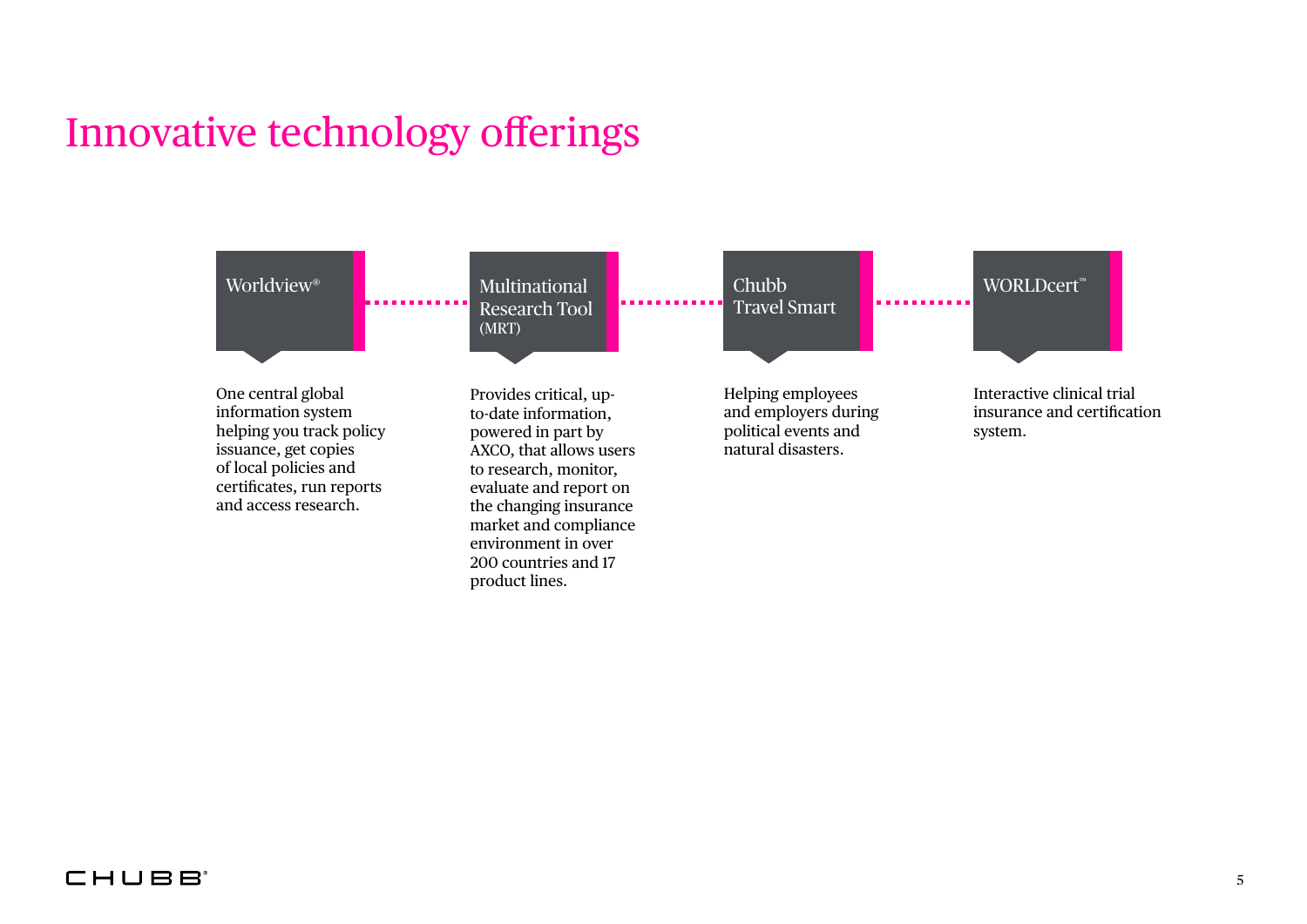### Worldview®

Worldview<sup>®</sup> is our award-winning platform, helping you and your clients more effectively and seamlessly manage and track all aspects of your multinational programme.

Through Worldview, you can see daily programme status updates, get copies of translated local policies and certificates, and access the proprietary research tool our underwriters, account managers and legal staff use every day.

Login to Worldview here: **www.chubbworldview.com** 

| Program Seminary                                                                        | Multinational Research Tool                                                                        |                                        | Mohlmational Premium Tracking                                                    |
|-----------------------------------------------------------------------------------------|----------------------------------------------------------------------------------------------------|----------------------------------------|----------------------------------------------------------------------------------|
| Artisticular teatra<br><b>B</b> (loc) 88                                                | <b>Epslates For Near Programs</b>                                                                  |                                        |                                                                                  |
| <b>B</b> reserving<br>139<br><b>Lights</b><br><b>INVAR B</b>                            | 2007                                                                                               | Kin.                                   | P Fast Art-<br>* Ultrail 18%                                                     |
| $\frac{\partial  {\bf x}  }{\partial {\bf x} - {\bf x} }$                               |                                                                                                    | point in                               | <b>Guests Details</b>                                                            |
|                                                                                         | <b>COLLEGE</b><br>×                                                                                | ٠<br><b>STATE</b>                      | <b>Sold Faid Countrys</b><br>$\equiv$                                            |
| Open Policy Responsibility<br>Chief's Scottling (1984-19)<br>Lisable boronzag tobac - 2 | a l                                                                                                |                                        | Sultipablicamentes<br>$\equiv$<br>a al                                           |
| <b>Time fixes (2)</b>                                                                   | Georgia                                                                                            | Implantation   home of part            |                                                                                  |
| <b>Distances</b>                                                                        |                                                                                                    | of Great Lines                         |                                                                                  |
| Domestic Eilling                                                                        | <b>Adjustment Manager</b>                                                                          | Athanewi Artabries                     | <b>CS2S Hear Mage</b>                                                            |
| $\bullet$ classed 3<br>$+$ (sum if)                                                     | $\bullet$ impute<br>W Announce<br>$\bullet$ Closed<br><b>*</b> Pending<br>$\overline{\phantom{a}}$ | <b>Become Begauers</b>                 | Click this thin when the CNN CRA Hotel<br><b>TEAP (FAB)</b><br><b>STATISTICS</b> |
| <b>Edling Ovtally</b>                                                                   | <b>Killed</b><br><b>Side</b><br>$-0.001$                                                           | W. Januarity Production Nindol Chappel |                                                                                  |
| Overview                                                                                |                                                                                                    |                                        |                                                                                  |



### Core functions

- Electronic delivery of policies
- Multinational programme summary, to track key activities across the global Chubb network
- The Multinational IQ report, to generate reports showing the status of activities and includes upcoming renewals
- Discussion room, to allow clients, brokers and their Chubb UW team to initiate and reply to conversations regarding their programme. This helps ensure questions are resolved in a timely manner
- Local policy translation. This service is free of charge to active multinational clients.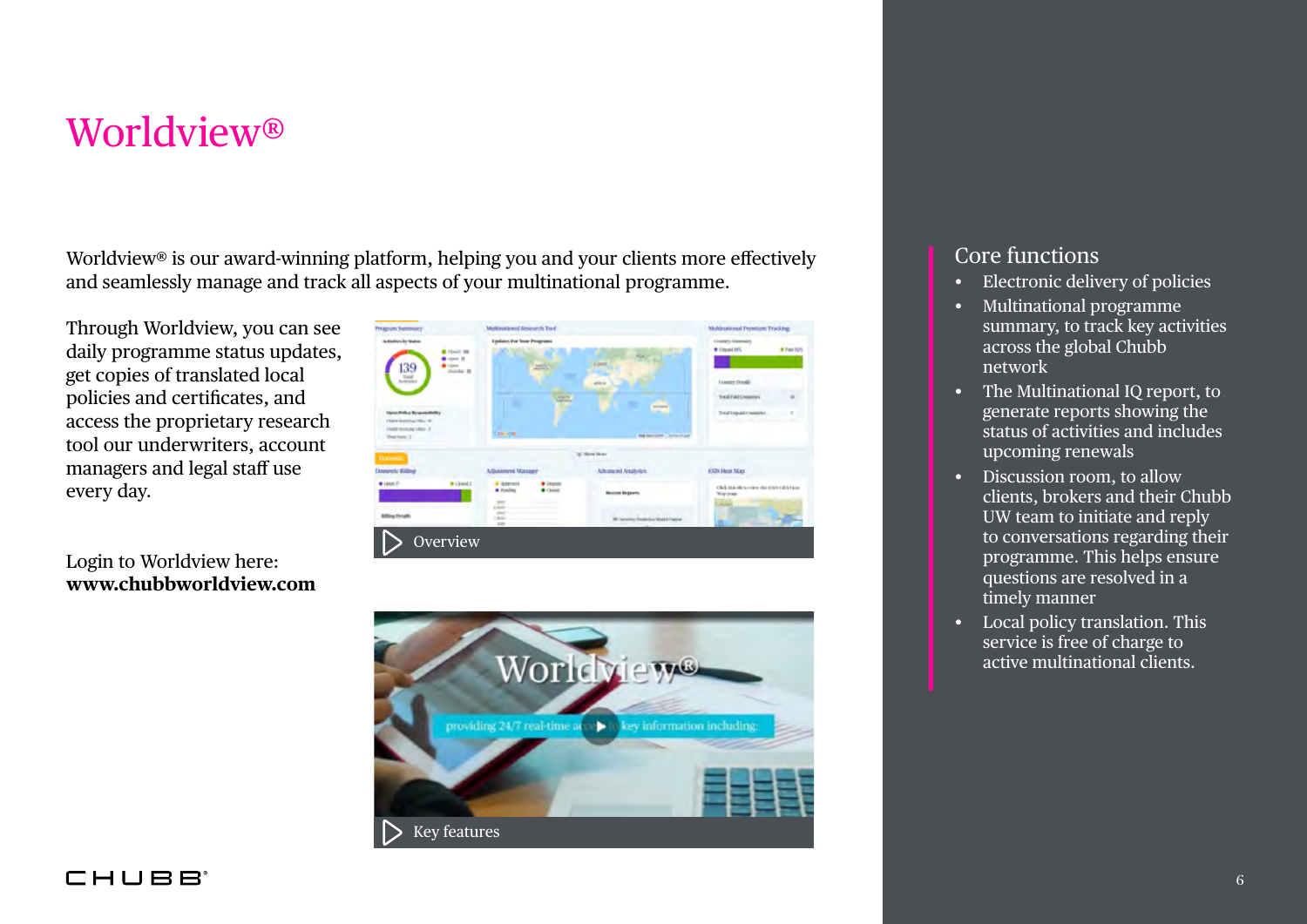### UW solutions to create your client's unique programme



### Core multinational

- Casualty
- Financial Lines
- Marine Cargo
- Property



### Speciality multinational

- A&H (Business Travel only)
- Casualty (including Environmental Risk)
- Financial Lines (including Cyber)
- Marine Cargo
- Terrorism



### Risk transfer and risk financing

- Multinational fronting
- Multinational captives

• Multinational deductible management solutions